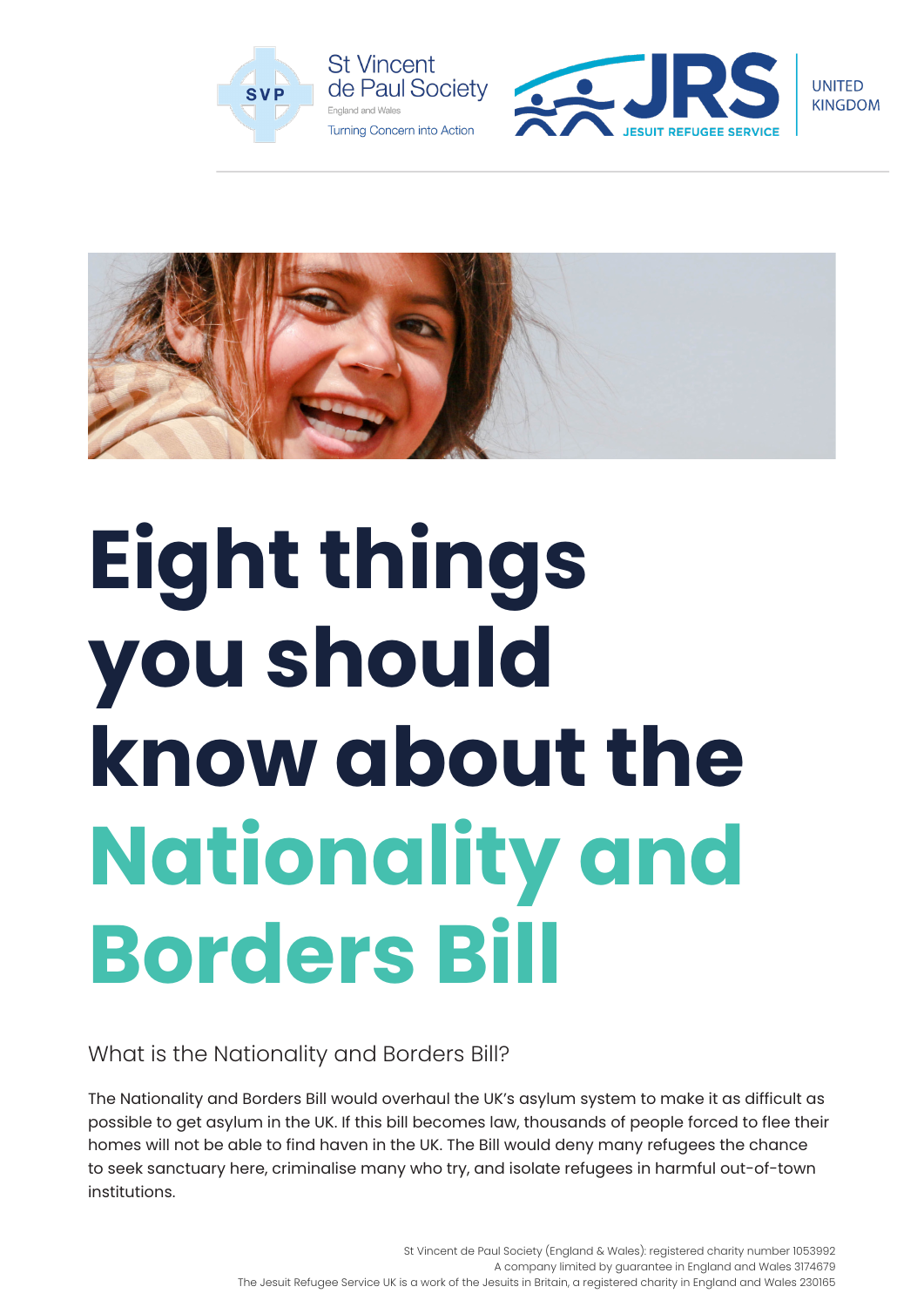## **1** How worthy of protection someone is will depend on how they were able to travel to the UK. This will deny sanctuary to the vast majority of refugees.

The Bill divides refugees into "Group 1" and "Group 2" depending on how they got to the UK. People who travel via another country, do not have documents or did not claim asylum immediately would be put in "Group 2". This group would find it hard to settle in the UK, living under threat of expulsion rather than getting a chance to rebuild their lives; have less chance to reunite with family, and be left at risk of destitution and poverty. Most refugees have no choice in how they travel. When you're fleeing for your life, you just have to go. There are also good reasons people can take a while to claim asylum.

Most refugees will be penalised under this system, and be denied the opportunity to rebuild their lives. Claiming asylum is a human right.

## 2 It will expand the use of detention-like accommodation centres

The Bill proposes to create large-scale accommodation centres. It would mean accommodating people seeking asylum in out-of-town institutions, rather than in the community where they can get the practical support and help they need. The asylum camp at Napier barracks is being used to trial asylum centres. Earlier this year, the High Court ruled that Napier was unlawful, partly because the accommodation was so bad.

JRS UK supports people at Napier. It is prison-like and isolated. Residents' mental health spirals rapidly while they are there. Most suffer from chronic sleep deprivation and anxiety. One man placed there said "I did not feel like a person when I was there. I felt I had lost who I was, like my personality had gone."

## **3** It will permit the use of offshore processing for protection claims

The Bill would allow asylum seekers to be removed from the UK and held elsewhere while their asylum claim is processed. Other countries have tried and failed to do this. Australia for example transferred thousands of asylum seekers to Papua New Guinea where people were detained in prison-like conditions, and banned them from receiving any visitors.

## 4 It will tear families apart

This Bill would further reduce family reunion rights. These restrictions will predominantly impact women and children, who currently account for 90% of those who receive family reunion visas. Refugees are often forced to leave family behind. Refugee family reunion however allows refugees to reunite with certain family members here in the UK. It is a vital lifeline, bringing people to safety, allowing refugees to rebuild their lives, and reuniting them with, in some cases, the only family they have left.